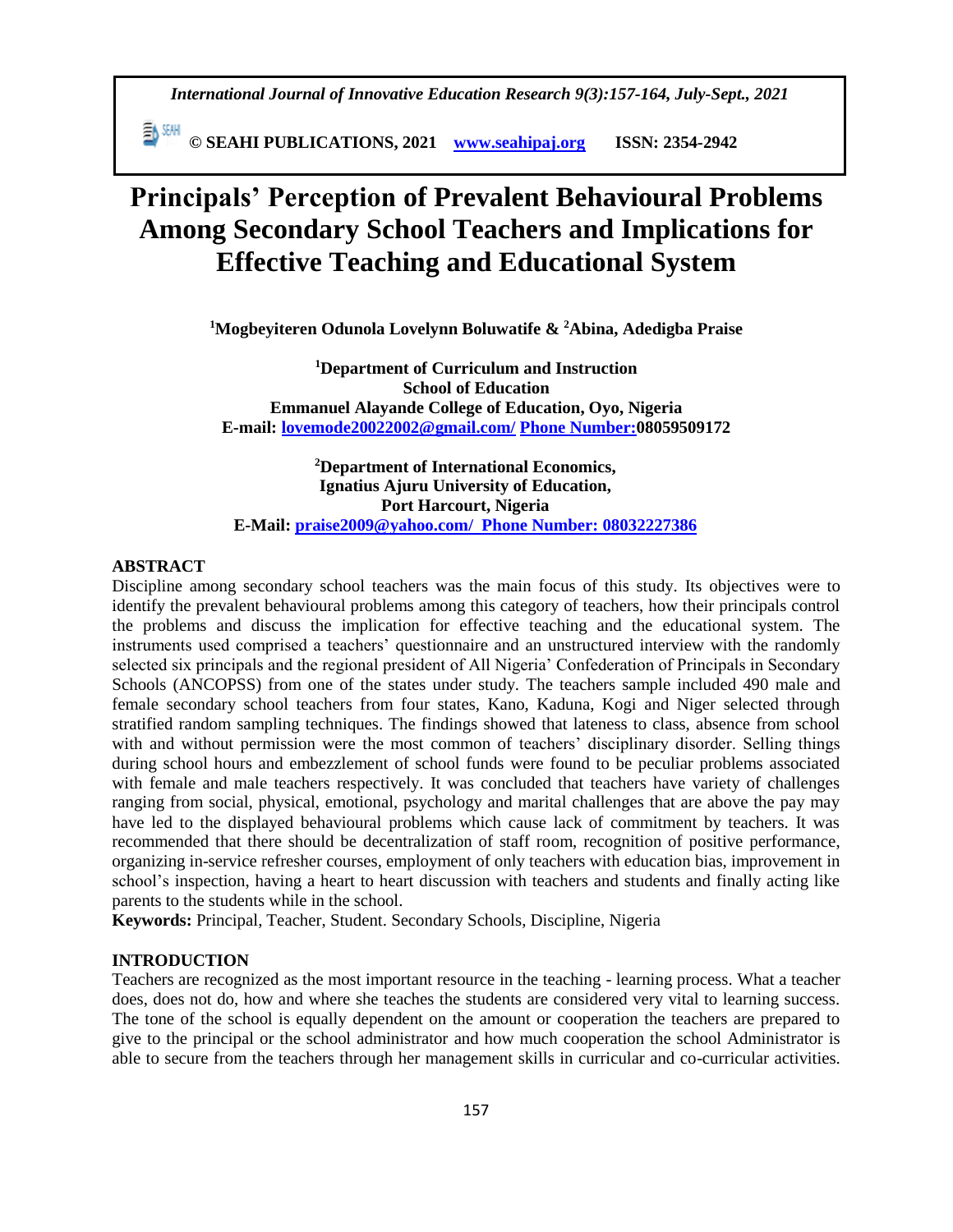In short effective learning is very much dependent on the behaviour of the teachers and principals making the school success to be synonymous with student achievement.

Teachers' perceptions of high frequency misbehaviour and serious misbehaviour were largely consistent over time and between states. Teachers' perceived rudeness to higher authority, embezzlement of school money, covering examination malpractice, and immoral behaviour are serious misbehaviours while more extreme violent or potentially violent behaviours were not reported to occur frequently and were rated as the least serious. How the various definitions of good or bad behaviour play out in practice depends on particular social, cultural, economic, historical, material and discursive surroundings. Misbehavior can interfere with teaching of a lesson and in serious instances it could affect the educational system itself. In short effective learning is very much dependent on the behaviour of the teachers and principals making the school success to be synonymous with student achievement

Teachers are expected to be good models to their student by showing commitment and dedication to duty through being punctual to school, class and other school activities, establishing good relationship with students with the avoidance of immoral behaviours especially with female students. Teachers are expected to see to the total development of the students – socially, morally and physically. Prompt correction of erring students. All of these duties call for discipline on the part of the teachers. When the principal loses control of her teachers for whatever reasons, the school then is in trouble and the school management becomes problematic as the quality and quantity of teaching and learning declines, so does student discipline (Babalola, 2006).

In Nigeria, signals of stress in school management are increasingly rearing its ugly head so much that the government, parents and concerned Nigerians are worried. Example massive failure in Secondary School Certificate Examination and Junior Secondary School Examination particularly in English and Mathematics which render the students unregistrable in higher institution no matter how good they are in other subjects. Other problems include massive examination malpractices, truancy, drop-outs an indication of gross indiscipline on the part of the principals, teachers and students involved (FRN, 2013).

Lack of adequate facilities due to under-finding and mismanagement of available funds, inadequate parental guidance and students' irresponsible behaviours are some of the factors attributed to poor students' achievement in schools. However, teacher's attitude and behaviour towards teaching and learning have never been exempted as a factor and need to be examined (Osadolor, 2013).

The principal, though does not participate in the recruitment and selection of her staff, but once posted to her school, the teachers are then under her direct control. She assigns them duties such as subject and classes to teach as well as other co-curricular duty. The control, discipline and appraisal of the teachers are her responsibility and she is expected to work with and through the teachers and students to attain the set educational goals.

In the light of the crucial role played by teachers in the overall success of the educational system, it is important to investigate the type of behavioural or disciplinary problems prevalent among them. This study attempted to identify those problems that are peculiar to male and female teachers, how the principal deal with such problems as well as discuss their implications for effective teaching and the educational system. The following research questions were addressed.

# **Research Questions**

- 1. Is there any correlation between male and female teachers' ranking of the prevalent disciplinary problems among secondary school teachers?
- 2. Is there any correlation in the teachers ranking of disciplinary problems peculiar to male and female teachers?
- 3. What are the most popular measures adopted by principals in controlling disciplinary problems among secondary school teachers?
- 4. What are the most effective of such measures?

# **Null Hypotheses (Ho)**

Ho1: There is no significant correlation between the ranking of male and female teachers of prevalent disciplinary problems among secondary school teachers.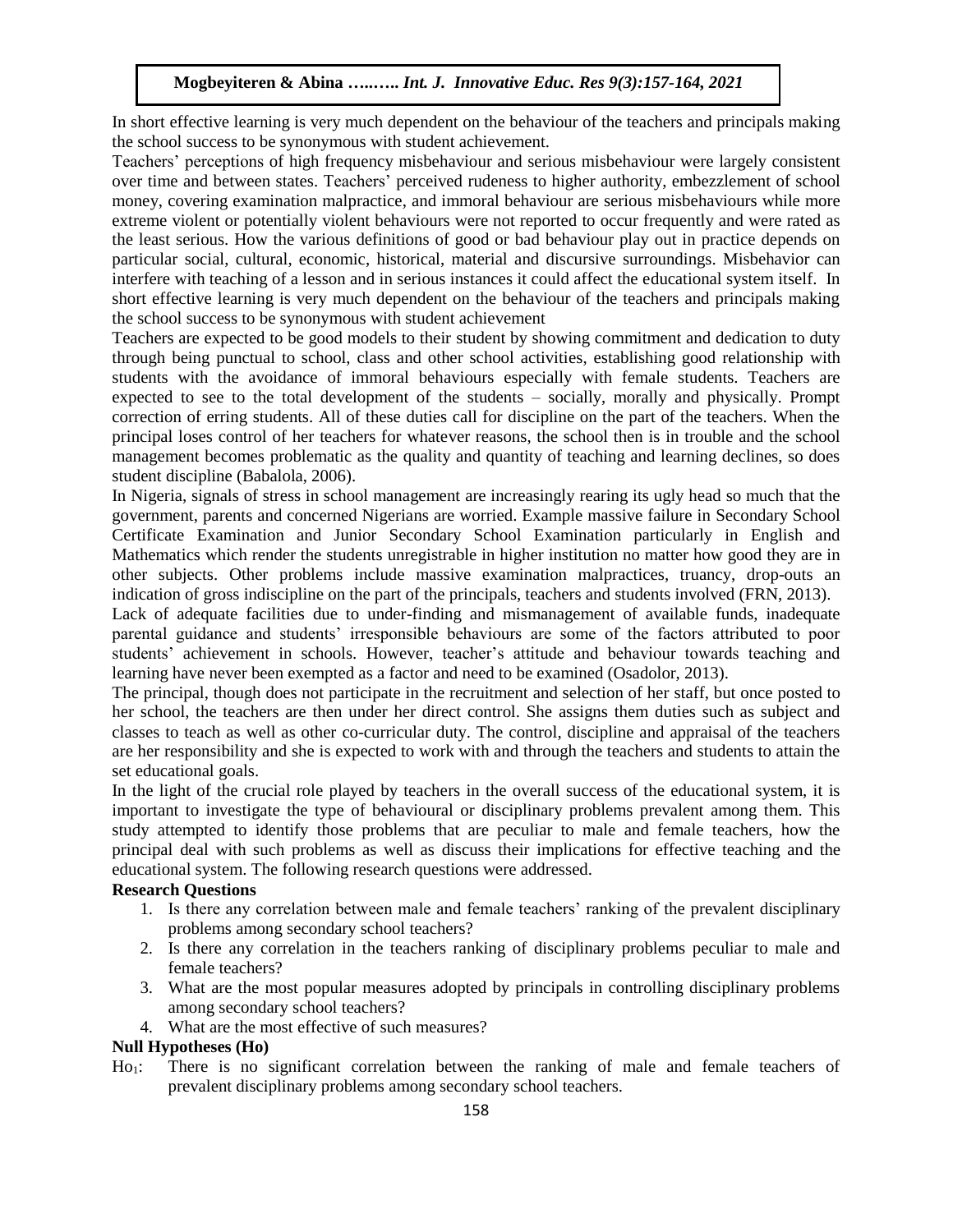Ho<sub>2</sub>: There is no significant correlation in the teachers' ranking of disciplinary problems peculiar to male teachers and those of female teachers.

#### **METHODOLOGY**

A descriptive survey design was adopted for this study. Five hundred copies of questionnaires were administered to secondary school teachers in Kano, Kaduna, Kogi and Niger State. Out of these, 490 questionnaires were retrieved duly complete and used for the analysis.

The sample therefore consisted of 490 teachers selected by using stratified random sampling technique. This comprises 223 and 267 male and female teachers respectively. The sample also includes six principals from the four states in view randomly selected and the regional president of ANCOPSS from one of the states whose opinions on the topic under study were used to support the questionnaire data.

The instrument used included a teachers' questionnaire, and an unstructured interview with the regional president ANCOPSS and six principals. The questionnaire consists of three sections.

Section A required the teacher to indicate his or her gender and the name of his or her school. In section B, a list of eleven (11) usual management problem among teachers were given such as rudeness to higher authority, immoral behaviour with students, quarelling among teachers openly in school, absence from school with or without permission, lateness to classes, embezzlement of school fund and many others (Table I).

The respondents were asked to rank them from 1 to 11 based on prevalence in his or her school. 1 being the most prevalent. They were also required to specify which of the problems are peculiar to male and female teachers (Table II).

In section C, a list of disciplinary measures available to the principals in controlling the teachers were provided such as verbal warning, query letter writing (Table III). These were to be ranked according to frequency of use by their own principal.

The unstructured interview with principal was intended to probe further into the use of discipline among teachers and its effects on school management and student learning to aid discussion of finding of the questionnaire data.

The validity of the questionnaire was confirmed by two principals who went through it and made minor corrections; they were not included in the study. Using Pearson Product Moment Correlation, the reliability coefficient yielded an acceptable value of 0.85.

The questionnaire data were analyzed using Spearman Correlation statistics and percentages. Qualitative analysis was used to analyze the data obtained from the unstructured interview.

## **RESULT AND DISCUSSION**

Table 1 to 3 show the result of the analysis of the data obtained from the questionnaire. The null hypotheses were analyzed by using Spearman rho (r).

| occonuur v | Denoor reachers.<br>$11 - TQ$               |                         |        |        |                   |  |
|------------|---------------------------------------------|-------------------------|--------|--------|-------------------|--|
| S/N        |                                             | <b>Teachers Ranking</b> |        |        |                   |  |
|            |                                             | <b>Male</b>             | Female | d      | $\mathbf{d}^2$    |  |
| 1.         | Rudeness to higher authority                |                         | 6.5    | 0.5    | 0.25              |  |
|            | Immoral behaviour with students (boy/girl)  | 9                       |        |        | 25.00             |  |
| 3.         | Quarrelling among teachers openly in school | 4                       | 8      | -4     | 16.00             |  |
| 4.         | Absence from duty without permission        | 3                       |        |        |                   |  |
| 5.         | Absence from duty with permission           | $\overline{c}$          |        |        |                   |  |
| 6.         | Lateness to lesson                          |                         |        |        |                   |  |
| 7.         | Cruelty to student                          | 8                       |        | 3.0    | 9.00              |  |
| 8.         | Laziness in record keeping                  | 5                       | 6.5    | $-1.5$ | 2.25              |  |
| 9.         | Embezzlement of school money                | 10                      | 10.5   | 0.5    | 0.25              |  |
| 10.        | Selling during school hours                 | 6                       |        | $-3.0$ | 9.00              |  |
| 11.        | Covering examination malpractice            | 11                      | 10.5   | 0.5    | 0.25              |  |
|            |                                             |                         |        |        | $\Sigma d^2 = 62$ |  |

**Table I:** Result of the Male and Female Teachers' Ranking of Prevalent Disciplinary Problems Exhibited by  $S$ econdary School Teachers.  $N = 487$ 

**Source:** Field Survey 2021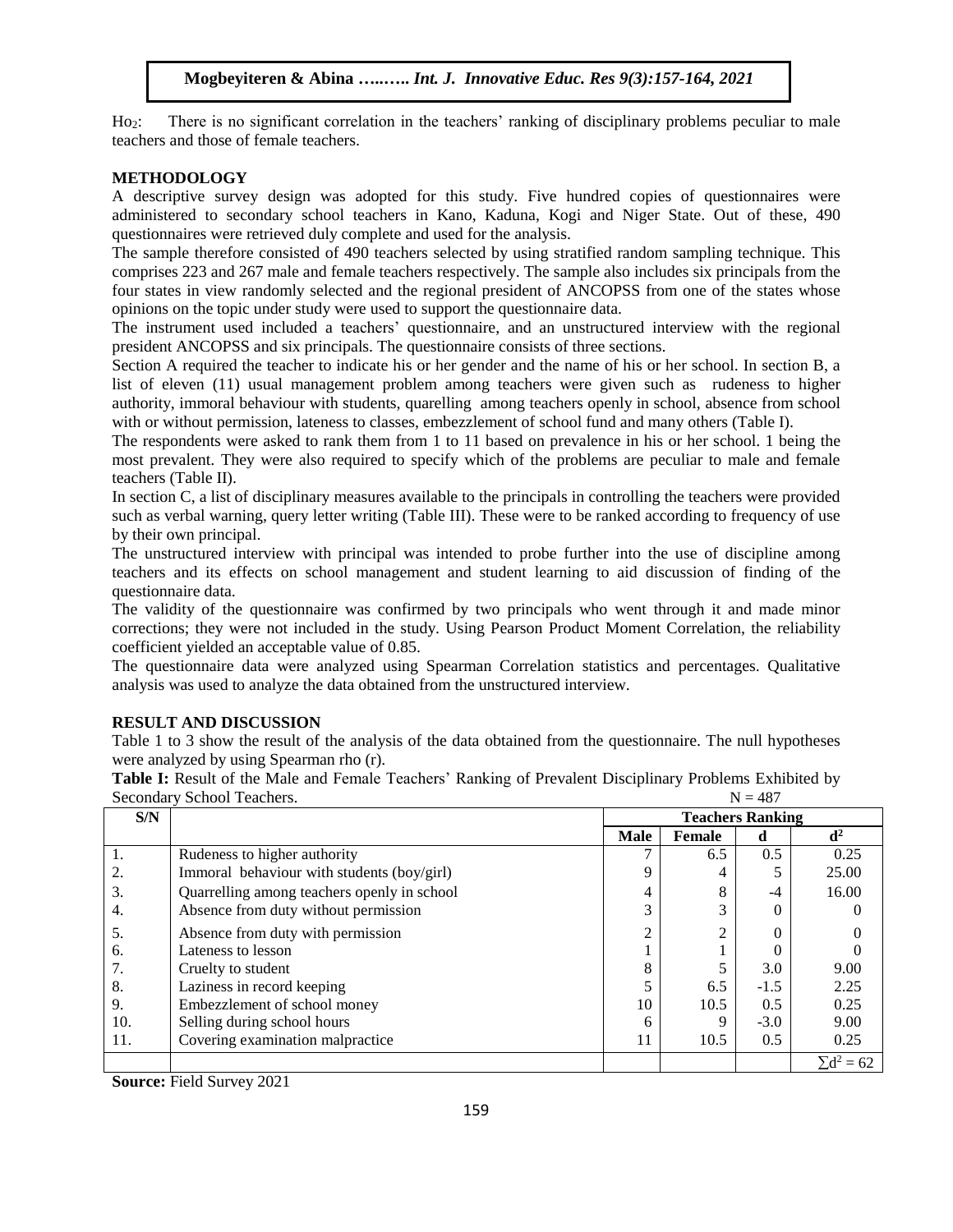$$
r = 1 - \frac{6d^2}{n(n^2 - 1)} = 1 - \frac{6 \times 62}{11(121 - 1)}
$$

$$
= 1 - \frac{372}{1320} \qquad r = 1 - 0.282
$$

$$
= 0.718
$$

**Table II:** Result of Teachers' Ranking of Disciplinary Problems Peculiar to Male and Female Teachers.

|     |                                             |             | $N = 490$               |         |                      |  |
|-----|---------------------------------------------|-------------|-------------------------|---------|----------------------|--|
|     |                                             |             | <b>Teachers Ranking</b> |         |                      |  |
| S/N |                                             | <b>Male</b> | Female                  | d       | $\mathbf{d}^2$       |  |
| 1.  | Rudeness to higher authority                | 3           | 9.0                     | $-6.0$  | 36.00                |  |
| 2.  | Immoral behaviour with students (boy/girl)  | 5           | 7.0                     | $-2.0$  | 4.00                 |  |
| 3.  | Quarrelling among teachers openly in school | 9           | 2.0                     | 7.0     | 49.00                |  |
| 4.  | Absence from duty without permission        | 4           | 8.0                     | $-4.0$  | 16.00                |  |
| 5.  | Absence from duty with permission           | ⇁           | 4.5                     | 2.5     | 6.25                 |  |
| 6.  | Lateness to lesson                          | 8           | 3.0                     | 5.0     | 25.00                |  |
| 7.  | Cruelty to student                          | 10          | 4.5                     | 5.5     | 30.25                |  |
| 8.  | Laziness in record keeping                  | 6           | 6.0                     | 0       | $\theta$             |  |
| 9.  | Embezzlement of school money                |             | 11.0                    | $-10.0$ | 100.00               |  |
| 10. | Selling during school hours                 | 11          | 1.0                     | 10.0    | 100.00               |  |
| 11. | Covering examination malpractice            | 2           | 10.0                    | $-8.0$  | 64.00                |  |
|     |                                             |             |                         |         | $\Sigma d^2 = 430.5$ |  |

**Source:** Field Survey 2021

$$
r = 1 - \frac{6a^2}{n(n^2 - 1)} = 1 - \frac{6 \times 430.5}{11(121 - 1)}
$$
  
=  $1 - \frac{2583}{1320}$   $r = 1 - 1.957$   
= 0.957

**Table III:** Principals Most Commonly used Disciplinary Measures on Secondary School Teachers in Frequency Count and Percentages

|     |                                                                                | $(N=490)$              |               |  |  |
|-----|--------------------------------------------------------------------------------|------------------------|---------------|--|--|
| S/N |                                                                                | <b>No. of Teachers</b> | $\frac{0}{0}$ |  |  |
|     | Verbal warning in private                                                      | 316                    | 64.5          |  |  |
| 2.  | Written queries                                                                | 45                     | 9.2           |  |  |
| 3.  | Transfer to another school                                                     | 20                     | 4.1           |  |  |
| 4.  | Verbal warning in public                                                       | 37                     | 7.6           |  |  |
| 5.  | Compulsory retirement of erring teacher                                        |                        | 0.8           |  |  |
| 6.  | Dismissal from service                                                         |                        | 0.6           |  |  |
| 7.  | Denial of promotion                                                            | 55                     | 11.2          |  |  |
| 8.  | Sending written report to the Ministry of Education for<br>disciplinary action | 10                     | 2.0           |  |  |
|     |                                                                                | 490                    | 100.0         |  |  |

**Source:** Field Survey 2021

The result of the analysis presented in Table I indicates a strong positive correlation  $(r = 0.718)$  between the male and female teachers' opinions concerning the most prevalent management problem exhibited by secondary school teacher. The most rampant being lateness to lessons, absence from duty with permission and absence from duty without permission in descending order. Ordinarily, absence with permission does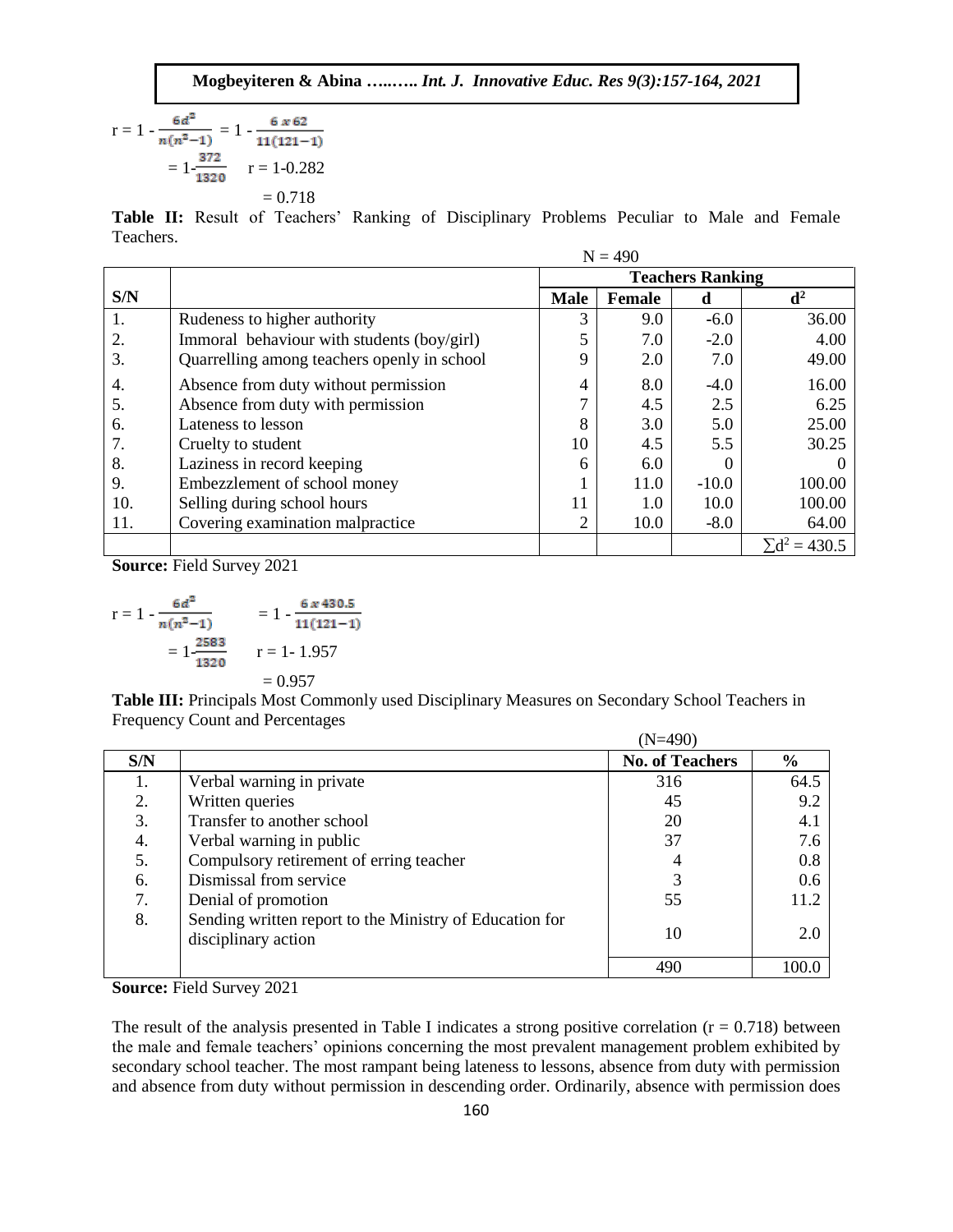not constitute indiscipline. However, it was included in order to determine how rampant it is because of the significance of teachers' presence in the class for effective teaching. The first leg of the teaching learning process is the presence of the teacher in the class. If absent, the students are missing the chance to learn and such missed lessons are usually difficult to re-arrange for because of the tightness of the school time-table. The absence with permission was ranked second shows its prevalence in schools which does not augur well for effective teaching. According to the principals, interviewed, teacher give all sorts of excuses to obtain permission like taking their sick children or aged relatives to the hospital for treatment, family emergency matters, bereavement of loved ones and a lot more. Some are genuine others are not because few of such teachers were known to have travelled on private business matters after obtaining permission with falsehood. However, whether absence is with or without permission, the students are the losers and where it is rampant; it becomes a serious educational problem because it can affect both the quality and quantity of teaching and learning in the school.

Bojuwoye (1992) while investigating factors affecting Nigerian secondary school students' academic performance reported that the pupils pointed accusing fingers at the teachers' poor instructional strategies and that both male and female teachers were unanimous in their ranking of the first three problems suggests the widespread nature of the problems and therefore their seriousness. All male (223 or 100%) and female (267 or 100%) teachers ranked lateness to lessons as the number one disciplinary problem.

The reasons why teachers go late for their lessons can be traced to several factors such as low motivation, laziness or laissez-faire attitude or even over-work. However, the organization of Nigerian secondary schools which continued to follow the traditional approach of putting many teachers in over-crowded staff rooms create a condition whereby teachers talk away precious time on interesting story telling and go late for their lessons. Hike in petroleum dispensing to cars can make the teachers to stand on the road side waiting to ride on Okada without getting one on time, unforeseen and unplanned for circumstances can delay the teacher either from the management or personal.

Conversely, the least disciplinary problems according to teachers' ranking are covering examination malpractice and embezzling school funds. Respondents are again unanimous in their ranking (223 male and 267 female or 100% teachers). However, immoral behaviour with students was not considered a serious problem by male respondents by making it ninth whereas the female teachers think it is serious making it fourth. These findings showed that examination malpractice is either not common in internal examination or teachers are not condoning it, both of which are pleasing. According to the principals interviewed, cases of impregnating female students by teachers have reduced drastically probably due to the campaign on the use of condoms.

Table II was to find out whether the disciplinary problems displayed by male teachers are similar to those of female teachers. In other words, is there gender difference in teachers' behavioural problems in school? The result in Table II shows a strong negative correlation  $(r = 0.957)$  between the male teachers' disciplinary problems and those of female teachers. According to the rankings, male teachers are more likely to be involved in embezzlement of school funds, covering examination malpractice and rudeness to higher authority, while female teachers' offense are more likely to be selling goods during school hours, quarrelling among themselves openly in schools and going late for lessons. These findings are consistent with male and female characteristics. According to the regional president, ANCOPSS of one of the states in view as engaged in an informal interviewed said that the state has recorded some cases of school principals, more common among men, who have converted school money to personal use with the intention of re-paying it but found it difficult to do so. He added that there are some who deliberately mess up school accounts under the pretense of ignorance but with intent to cheat. Men of low integrity, being bread winners are more likely to have financial problems which necessitate the temptation to spend school fund.

On the other hand, this researcher's experience as a teacher in four private secondary schools showed that teachers share their problems and achievements especially about their home, children, wife, husband, inlaws etc. The staff room provides the avenue for socializing, politicking and relieving their personal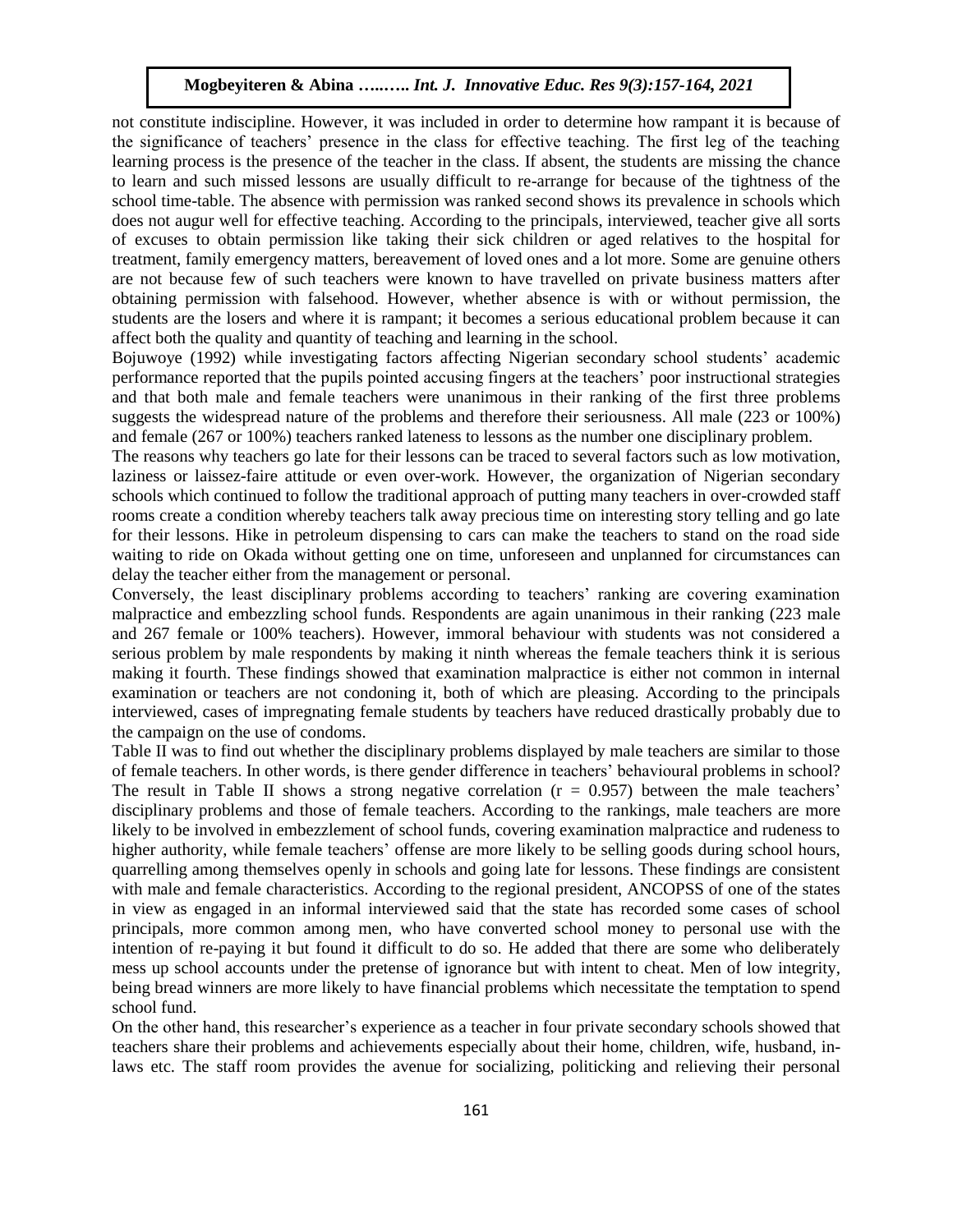psychological problems even gossip and these and many others are the reasons why teachers sometimes ignore the change of lesson bells.

Table III shows the result of the principals most commonly used disciplinary measures on secondary school teachers. The result shows that the most frequently used measure is verbal warning in private with 316 or 64.5% of the respondents accenting to it. The next mode of disciplining erring teachers, though much less used than the first is denial of promotion with 11.2% agreeing to its use. According to the principals interviewed, there can be refusal to recommend troublesome teacher for promotion through the Annual Performance Evaluation Report (APER) form. Written queries come next 9.2% of the respondents acknowledged its use and however it is sparingly used. The least used as shown in the table is dismissal from service 0.6% which is usually a last resort if the offence is so grievous like impregnating a student. Others like verbal warning in public, reporting the teacher to the Ministry of Education or the Teaching Service Commission, transfer to another school and compulsory retirements are usually sparingly used according to the teachers and principals. On the question of effectiveness, the most effective of the control measures as opined by teachers and principals are verbal warning in private and public during staff meetings as well as denial of promotion. Teachers are adults and the need to build good rapport and cooperation with them, the principals should also limit tougher sanction like issuing query letters all the time. Verbal warning implies that the principal is taking note of the teacher's activities and he or she understands its implication on his or her APER form.

The findings of this study support Omuma (2013) earlier observation of increasing misconduct among teachers which can filter to students. This reveals hard time for school management. The principals confirmed that they have to do a lot of appealing in order to ensure that their teachers remain in school till closing time and attend their classes punctually.

Lateness to lessons and absence from school was serious offences because they hamper productivity but to curb them or other misbehaviours by teachers, the underlying causes must be thoroughly addressed. If teachers had to resort to petty trading to make ends meet then government cannot count on their full loyalty and dedication to duty (Ibiam & Ahunanya, 2012). This comment applies to all Nigerian teachers and academics that had been pauperized and turned to beggars and thus killing the educational system and its future. In those days, engaging in private business by civil servants was a serious offense punishable by law; but having reduced most workers to poverty line, the government no longer enforces it.

The government should not feel comfortable with poorly motivated teachers and should try to look into the payment of minimum wage to be a reality in all states of Nigeria. The current decay in Nigerian Educational System is one of its direct consequences. While punishment cannot be totally avoided and must commensurate with the offense, emphasis should however be towards adequate remuneration in order to ensure job satisfaction among teachers and enhance their productivity (Onyali & Modebelu, 2011).

## **Implications for effective Teaching and Educational System**

The youths are today caught up in a wave of unprecedented and generally disturbing attitudes, and in a way, a silent guilty verdict points at a particular direction where ANCOPSS holds sway perhaps in conjunction with its primary and secondary counterpart. Schools now exist without any meaningful impact on supposed learners and uncouth school leavers now pose a threat to the society comportment of supposed learners inside and outside the school compound does not seem to reflect any impartation of knowledge. Indecent and utterly poor appearance, preponderance of foul language and anti-social activities and general irresponsible disposition all point at laxities that need to be addressed. Accepted that inconsistent government policies, constant official distractions and insufficient funding are at the root of the predicament facing schools, there is however no way anyone who has studied the situation very closely can rule out nonchalance and inadequate commitment on the part of school heads and teachers as contributory factors. The posture displayed by many people at the helm of affairs in most schools is that of indifferences as long as salary payment continues, and if there is ever going to be any positive change, it must start with a paradigm shift. Teaching is a profession of great sacrifice, and whosoever finds herself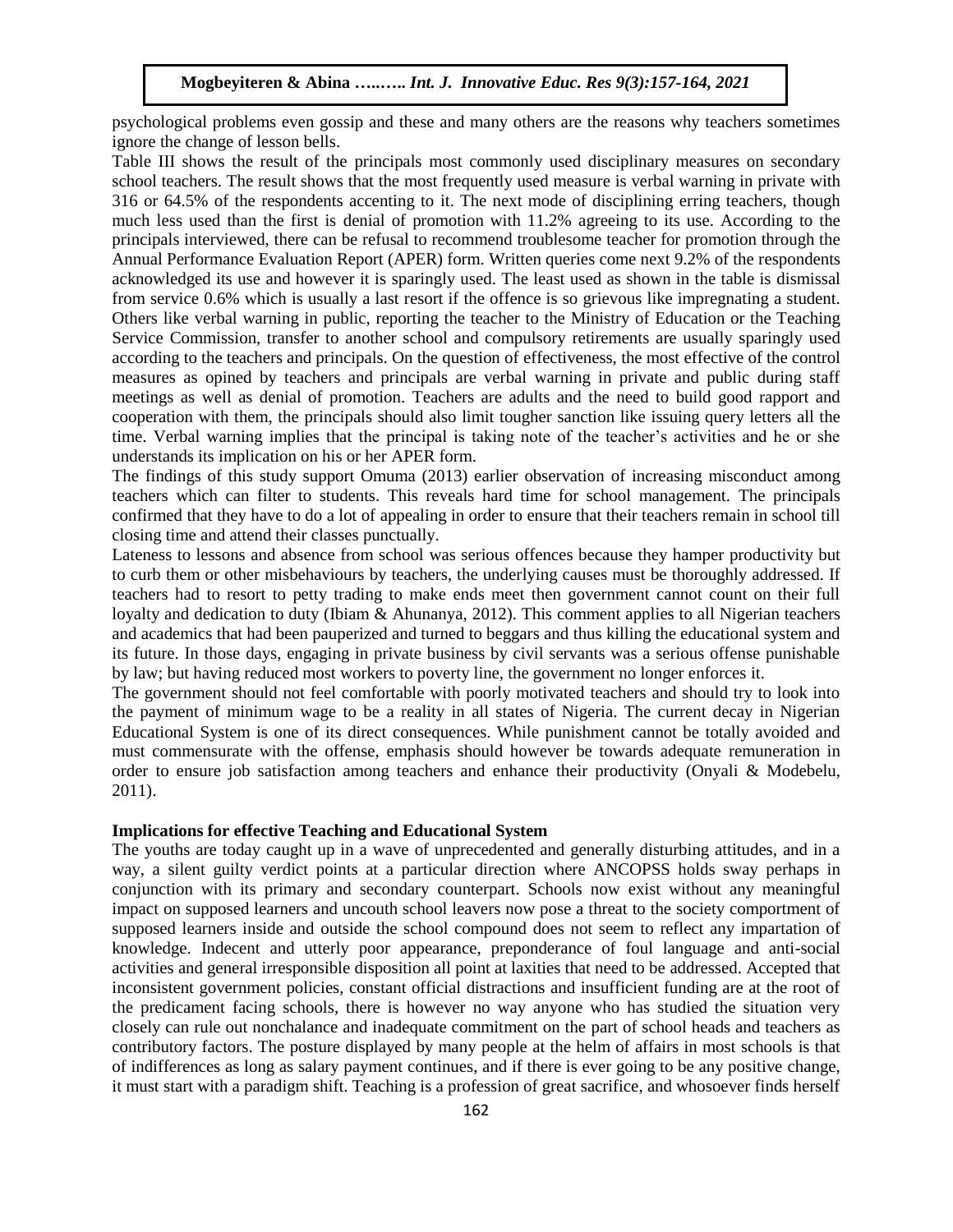in that sector must either accept the reality or quit. Right from inception, teachers have been known to give all without any remuneration. The saying that teachers reward is in heaven is a paradox and an affirmation that whereas teachers are expected to give their best every time, they are not to look for any earthly rewards or immediate compensation so turning a blind eye to whatsoever happens in the excuse of inadequate welfare packages is tantamount to going inside rain and then complaining of getting wet. Teachers wake up and keep going without any backward glance as there is so much reward in selfless service. There are various stories of teachers who were uplifted to a level they never expected by their former students, something akin to wearing the crown of glory after life's struggles. It therefore stands to reason that all genuine efforts made to impact lives positively may never go unrewarded. There is much work to do to salvage the current situation where schools are now no more than breeding ground for hooligans, thugs, free frauds, drug addicts and cultists a direct indictment on school heads and teachers and points at how awry things have gone. School heads and teachers should resume their rightful place as learners' most cherished role model by taking proper charge of their different domains.

#### **CONCLUSIONS**

From the findings of this study, lateness to lessons, absence from school with or without permission are the three most prevalent behavioural problems exhibited by secondary school teachers. These three leads to one spending full time for their lessons as less quantity and possibly less quality of teaching have negative impact on them and teacher's presence is highly compulsory. In her absence, students are left on their own to do as they wish ranging from noise making, fighting, truancy, wandering about and the likes. Thus, teachers' absence not only affects teaching but also tone of discipline in the school. Lateness to lesson may suggest laissez-faire attitude to work, variety challenges known and unknown met during teaching and low motivation.

The finding that some female teachers engage in petty trading and some principals convert school fund to personal use support the already well-known fact that teachers are hard pressed for money due to poor remuneration. Many have shops in town which they return to immediately after school hours at a time when they should be marking assignments and preparing their notes of lessons.

These findings support the conclusion that due to poor remuneration of teachers and the need to make ends meet, teachers are giving less of their time or attention to teaching and the victims are the educational system and the society. For a disciplined workforce, job satisfaction is paramount while pay and productivity are linked in business management

## **RECOMMENDATIONS**

- 1. Decentralization of staff room: All those teaching practical related courses should move to the attached rooms meant for teachers in their different laboratories. The space of the teachers' room should be big to take not more than four or five teachers to discourage excessive time wasting, talk, selling of things around the school and help in controlling students' behaviour knowing that their teachers are nearby.
- 2. Recognition of Positive Performance: Behaviour that is reinforced, rewarded and recognized is likely to be repeated. Punctuality, excellent accomplishments in various areas should be recognized. Recognition could range from awarding certificates, distribution of plaques, to providing banquet dinner for these individual. This will be away of sending clear message to the teaching staff members that positive performance is appreciated and encouraged.
- 3. Employment of only teachers with education bias. Several reasons are often advanced why nonqualified people are employed in the school system. Some argue that the level of personnel required is in short supply from our educational systems. Education is bastardized in the sense that many of the gate crashers often say they are using the teaching job to reach to higher level but no doctor or engineer will say that. Teachers Registration Council of Nigeria (TRCN) should improve their services on this.